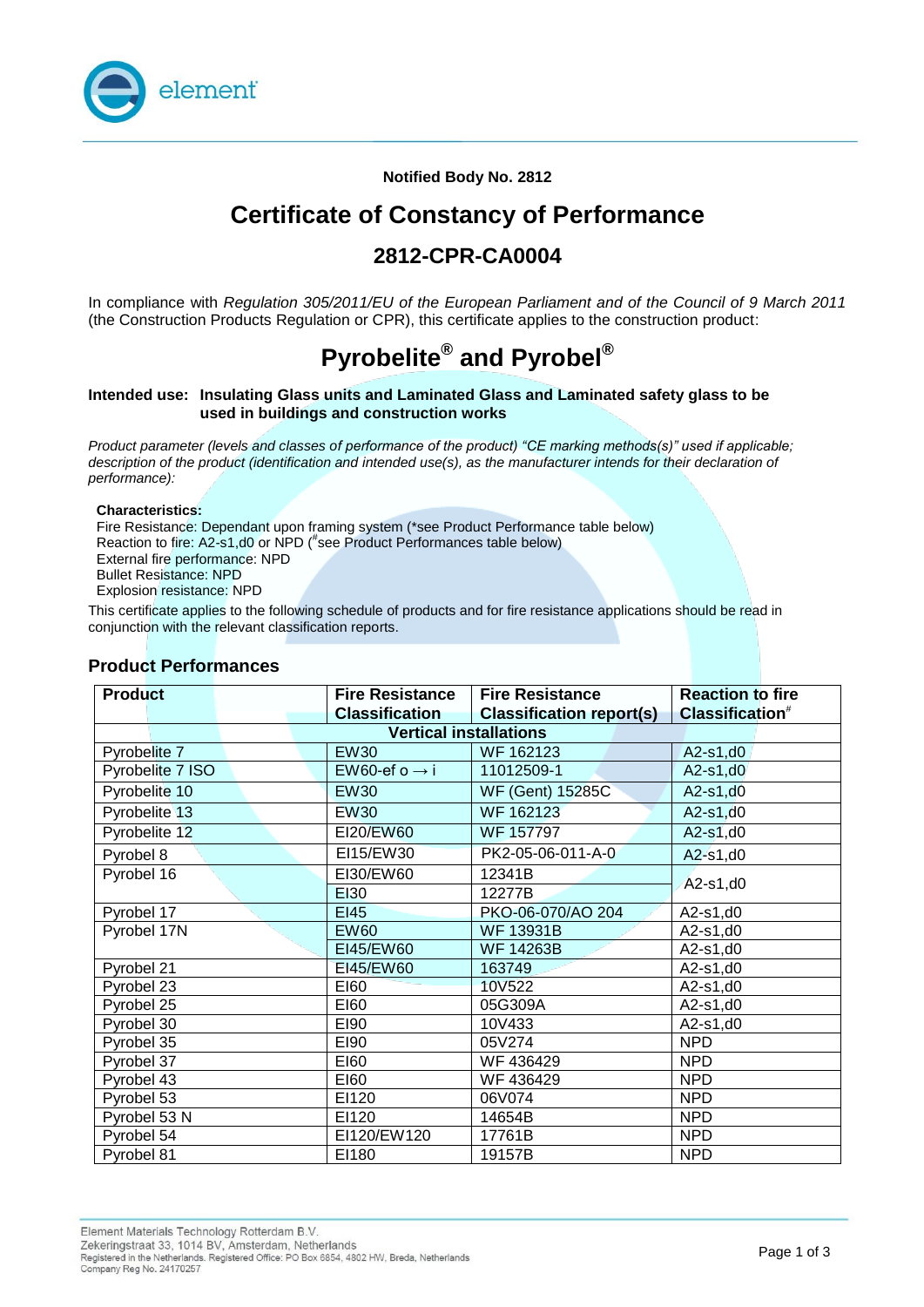

| Pyrobelite 7 EG/ | <b>EW30</b>  | 13238B                 | <b>NPD</b>       |
|------------------|--------------|------------------------|------------------|
| Pyrobelite 11    |              |                        |                  |
| Pyrobelite 9 EG  | EI20/EW30    | WF (Gent) 16015A Rev 2 | <b>NPD</b>       |
| Pyrobelite 12 EG | EI20/EW60    | 162206                 | <b>NPD</b>       |
| Pyrobel 8 EG     | EI15/EW30    | PK2-05-07-008-A-0      | <b>NPD</b>       |
| Pyrobel 16 EG    | EI30/EW30    | 13697B                 | <b>NPD</b>       |
| Pyrobel 17 EG    | EI45         | 162206                 | <b>NPD</b>       |
| Pyrobel 17 N EG  | EW60         | <b>WF 13931B</b>       | <b>NPD</b>       |
|                  | EI45/EW60    | <b>WF 14263B</b>       | <b>NPD</b>       |
| Pyrobel 21 EG    | EI45/EW60    | 163749                 | <b>NPD</b>       |
| Pyrobel 23 EG    | <b>EI60</b>  | 10V522                 | <b>NPD</b>       |
| Pyrobel 25 EG    | <b>EI60</b>  | 05V065                 | <b>NPD</b>       |
| Pyrobel 30 EG    | <b>EI90</b>  | 10V433                 | <b>NPD</b>       |
| Pyrobel 35 EG    | <b>EI90</b>  | 162206                 | <b>NPD</b>       |
| Pyrobel 37 EG    | <b>EI60</b>  | WF 436429              | <b>NPD</b>       |
| Pyrobel 43 EG    | E160         | WF 436429              | <b>NPD</b>       |
| Pyrobel 53 EG    | EI120        | 162206                 | <b>NPD</b>       |
| Pyrobel 54 EG    | EI120/EW120  | 17761B/165341          | NPD <sup>1</sup> |
| Pyrobel 53 N EG  | EI120        | 14654B                 | <b>NPD</b>       |
| Pyrobel 81 EG    | EI180        | 19157B                 | NPD              |
|                  |              |                        |                  |
| Pyrobel 19H      | <b>EI30</b>  | PK20305004A1           | <b>NPD</b>       |
| Pyrobel 23H      | EI45         | PK20304004A1           | <b>NPD</b>       |
| Pyrobel 28H      | <b>EI60</b>  | PK20304005A1           | <b>NPD</b>       |
| Pyrobel 33H      | <b>REI60</b> | 02022/16/Z00NZP/e      | <b>NPD</b>       |